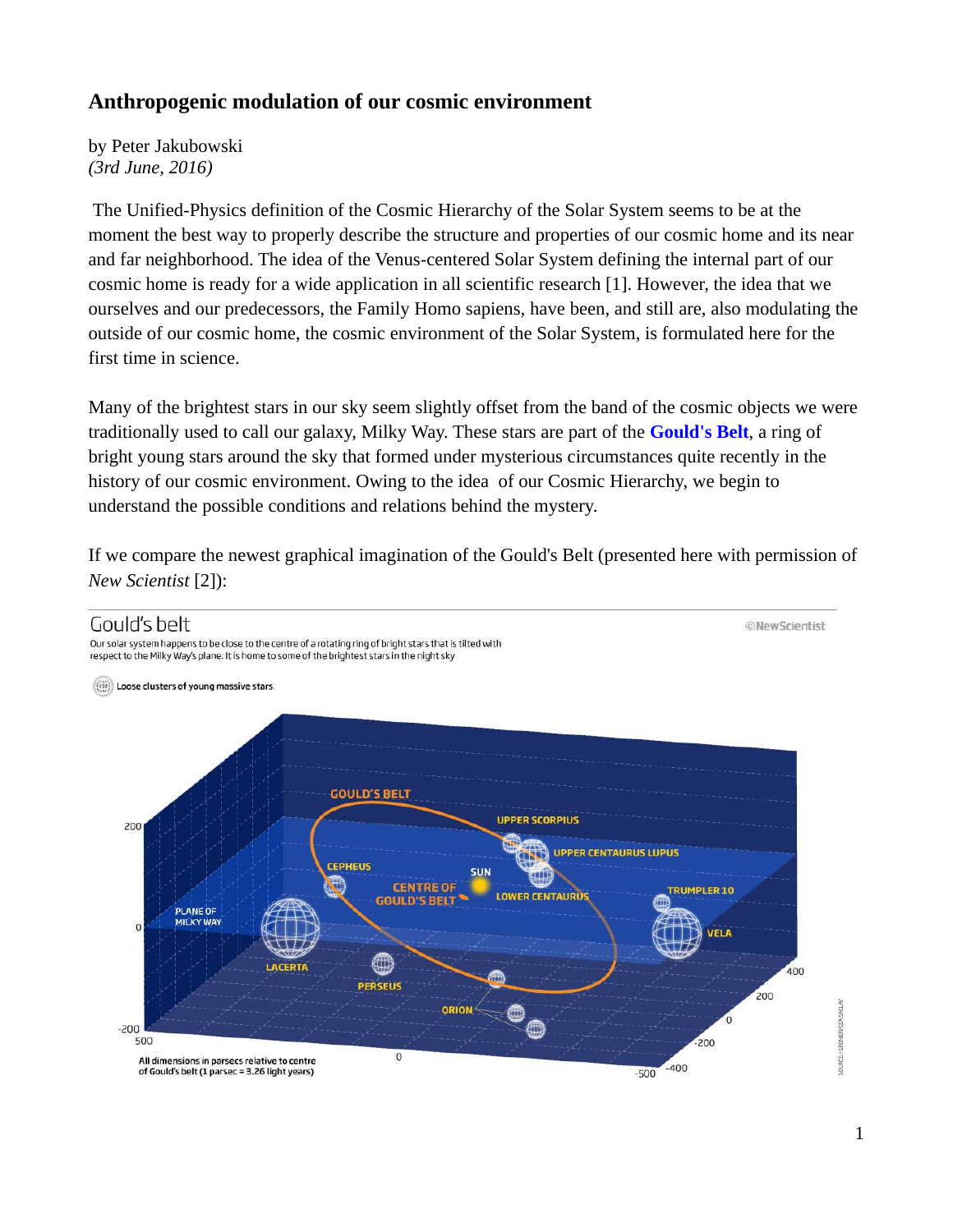with our schematic presentation of the Cosmic Hierarchy of the Solar System (compare Table I),



Energy "bridges" between three lowest levels of our Cosmic Hierarchy

the similarity of the objects and their dimensions becomes evident, if we identify the third level of the Hierarchy, the Orion Complex, with the Gould's Belt of the previous diagram.

Let us also cite what *New Scientist* publish on its Gould's Belt diagram: "Our solar system happens to be close to the centre of a rotating ring of bright stars that is tilted with respect to the Milky Way's plane. It is home to some of the brightest stars in the night sky."

According to Wikipedia [3], the Gould Belt **(**named after Benjamin Gould, who identified it in 1879) is a partial ring of stars in the Milky Way, **about 3000 light-years across, tilted toward the galactic plane by about 16 to 20 degrees.** The belt is thought to be from 30 to 50 million years old, and of unknown origin.

Ken Croswell wrote an impressive article [4] , "Gould's Belt: Ring Around the Sky", on his website ten years ago:

"Whatever its cause, no one disputes its magnificence. Gould's belt is the most prominent starry feature in the Sun's neighborhood, contributing most of the bright young stars nearby. Nearly two thirds of the massive stars within 2,000 light-years of the Sun belong to Gould's belt. If I were kidnapped by an alien spaceship and taken to some remote corner of the Galaxy, Gould's belt is what I'd look for to find my way back home. … Although Gould's belt is a prominent fixture of the solar neighborhood, no one knows what caused it. Clearly *something* happened some 30 to 60 million years ago. That's the age of the oldest surviving stars in Gould's belt. It's also the expansion age. Both the stars and the gas are redshifted, indicating that Gould's belt is expanding like a ripple racing outward from a pebble tossed into the sea. The speed of the expansion implies that **it began about 30 million years ago**."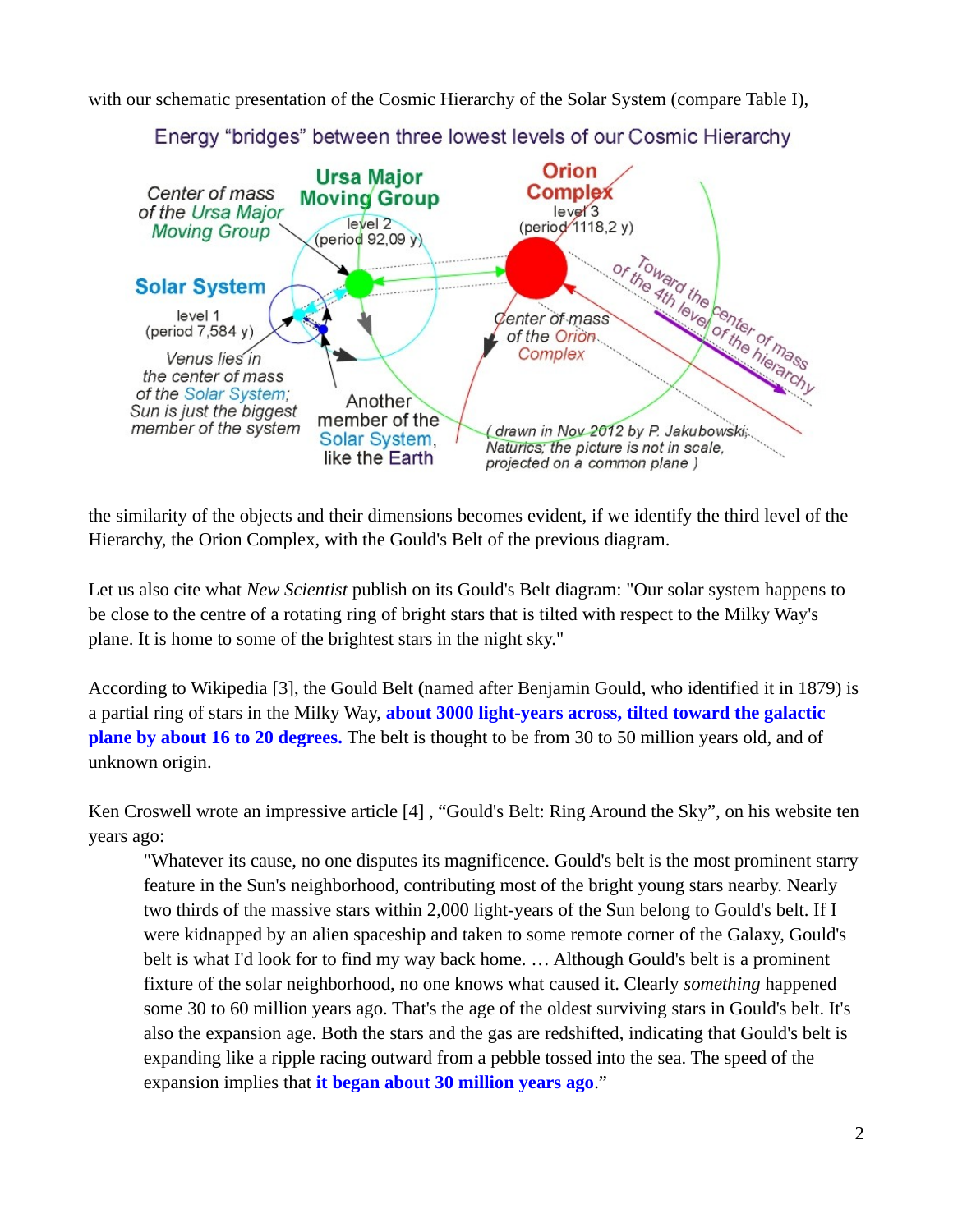According to the JCMT Gould's Belt Legacy Survey [5], **Solar System is actually located some 650 light-years off the approximate center** of this massive ring-like structure, which is tilted around 18 to 20 degrees to the galactic plane and **does not appear to have been generated as part of the Milky Way's spiral structure**.

The second smaller member of our Cosmic Hierarchy shown on our previous diagram above, the Ursa Major Moving Group, has to be correlated (or maybe identified) with the so-called **Local Bubble** of our near cosmic environment [6]. The Local Bubble is a cavity in the interstellar medium (ISM) of the Orion Complex. It is at least **300 light years across**. It contains, among others, the Local Interstellar Cloud (which contains our Solar



System). The Local Bubble is actually a tubular, "local chimney" [7] of relative low-density but hot and ionized gas. The Local Chimney has been around for a few million years. **The Solar System has been moving through this region of interstellar gas over the last five to 10 million years**.

The lowest member of our Cosmic Hierarchy, as shown above, has to be correlated to the **Local Interstellar Cloud** directly containing our Solar System. NASA astronomer's best guess is depicted in the map (on the right) of the surrounding 1500 light years constructed from multiple observations and deductions. The Local Interstellar Cloud (LIC), shown in violet, is shown flowing away from the Scorpius-Centaurus Association of young stars.

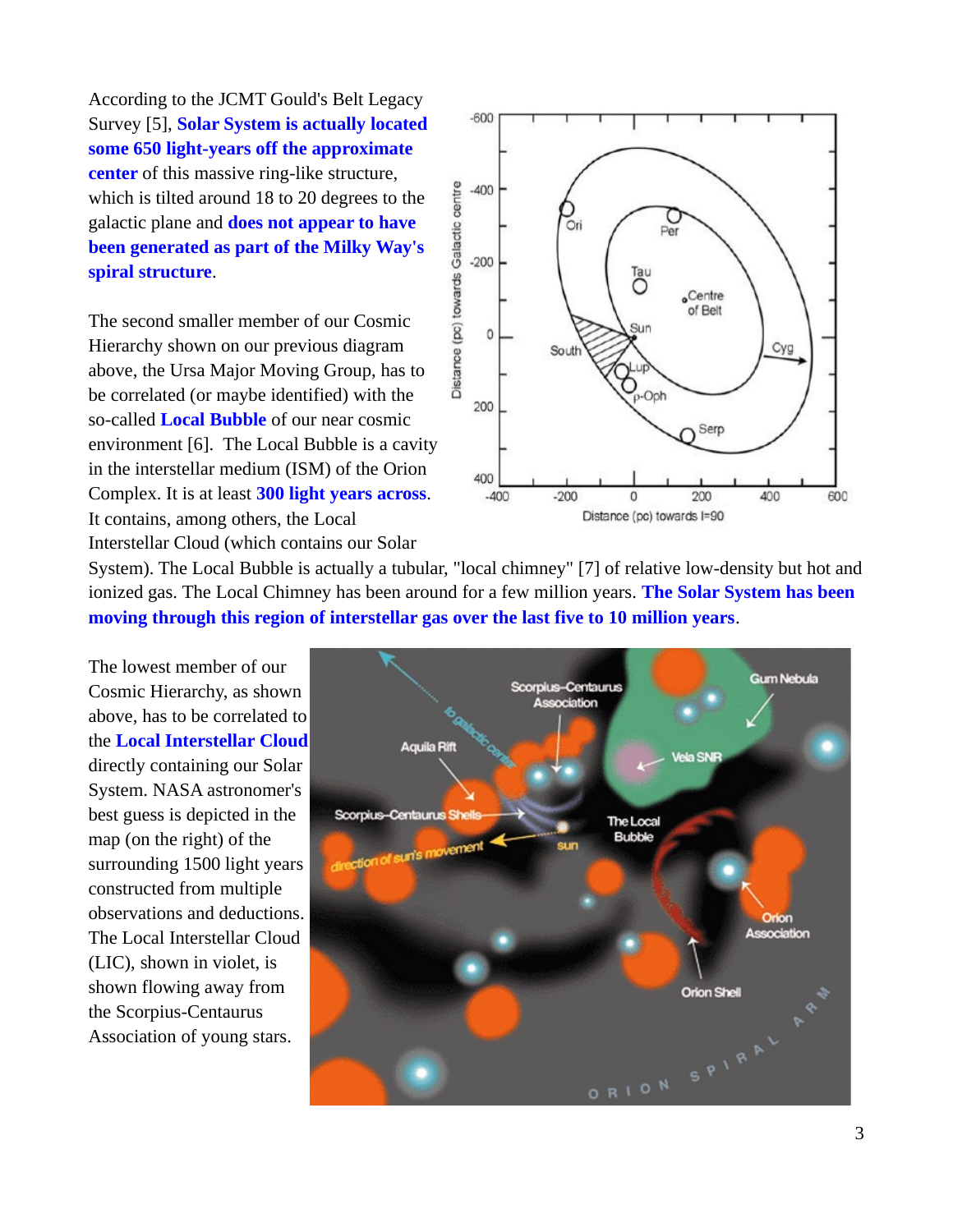In an interesting article on the webblog "Daily Galaxy" [8] "Intriguing Hints - Our 30-Light-Year Voyage Through the Local Interstellar Cloud" (May 16, 2015) we read:

"Our solar system has been voyaging through the very low density Local Interstellar Cloud, **a region about 30 light-years** across that's as sparse as a handful of air stretched over a column that is hundreds of light years long, or about one atom per three cubic centimeters of space. Earth and our Sun has been traveling through the Cloud for **somewhere between 40,000 and 150,000 years** and will probably not emerge for another 20,000 years. ... '**Our solar system is different than the space right outside it'**, said David McComas, IBEX principal investigator (NASA's Interstellar Boundary Explorer). ... "

The traditional explanation of the presented data is as follows.

"Nebular clouds are thought to be most likely environment for synthesizing and promoting the evolution of molecules needed for the origin of life. The building blocks for DNA **could have been generated or combined** within interstellar clouds and DNA **would become part** of the molecular-protein-amino acid complex. Over 13 billion years ago at least one of the domains of life may have begun in nebular clouds. If restricted to the Milky Way, which is 13.6 billion years old, the first chemical combinations would have had billions of years to become a selfreplicating organism with a DNA genome long before the existence of Earth. ... Fast forward 4.6 billion years, on Earth the steps leading **from the random mixing of chemicals to the first nanoparticle** would likely require hundreds of millions and even billions of years before the first self-replicating molecular compound was fashioned. Even after billions of years, the first replicon may not have possessed DNA."

This traditional assumption cannot be accepted, because the time that past would be much too short for an accidental "synthesizing and promoting the evolution of molecules needed for the origin of life". On the other side, the Local Chimney has been around for a few million years. The Solar System has been moving through this region of interstellar gas over the last five to 10 million years. The traditional point of view in that case seems to be correct, because as a result, Earth and its life-forms have avoided dangerous flows of cosmic radiation and gas. But it has not saved the life on Earth from regular and sometimes almost deadly cosmic collisions of the levels 6 and 5 of the Cosmic Hierarchy (compare table I). The recent such "bottleneck" for human beings took place not later than around 6820 years ago.

Using our Unified Physics, we are able to give some new explanations to the origin of the Gould's Belt, the Local Bubble (or Local Chimney), and the Local Interstellar Cloud. Expanding the impressive comparison by Ken Croswell ("... indicating that Gould's belt is expanding like a ripple racing outward from a pebble tossed into the sea"), we can suppose that the energy consumed through living organisms on Earth during the recent several millions of years has been clearly modulated through the "waves" of the evolutionary expansions and bottleneck effects according to the periodical events of the Cosmic Hierarchy of our Solar System.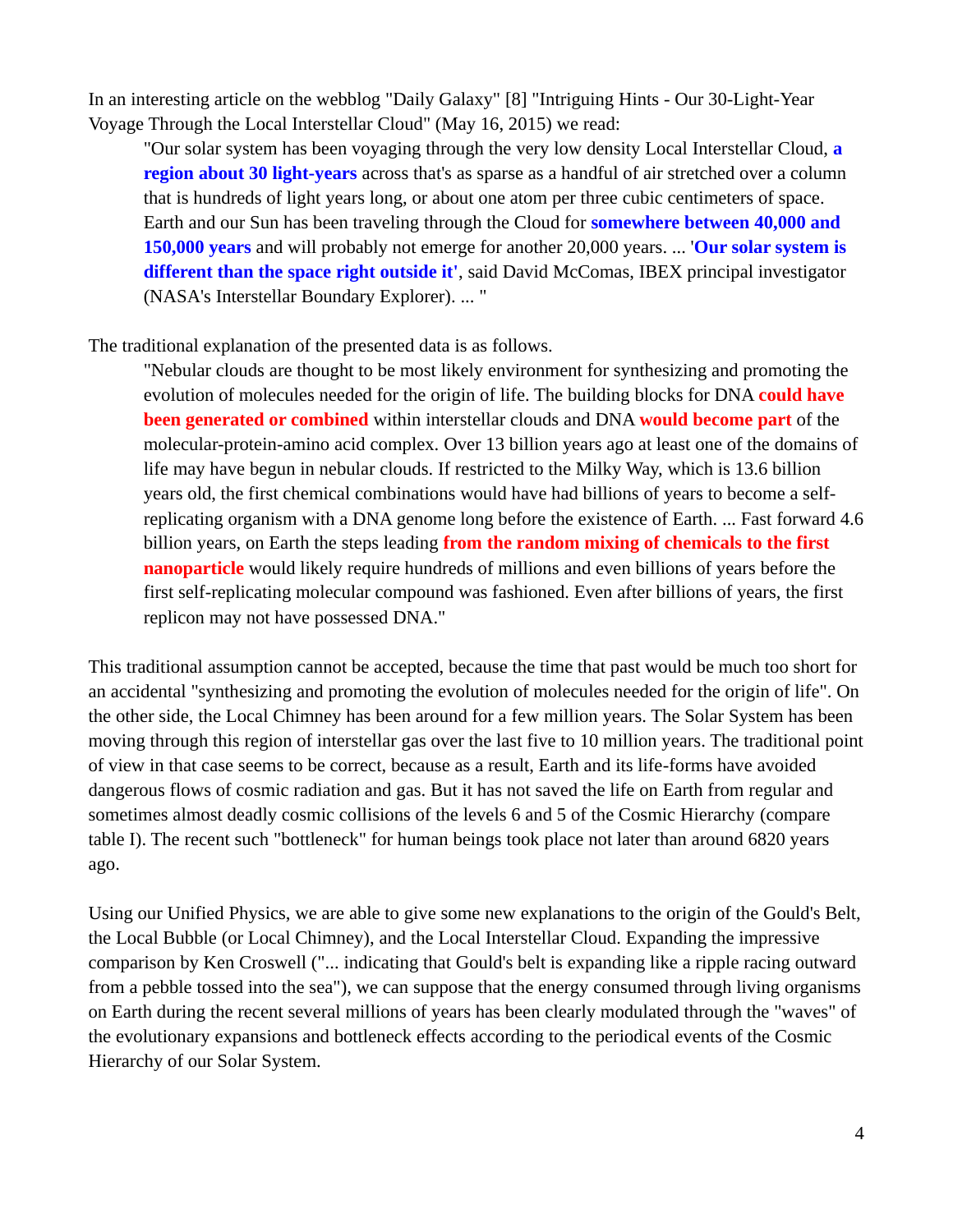Let us slightly modify the corresponding text from my article mentioned at the beginning of the present article [1]. The shortest version of the answer concerns the enormous increase in the average energy density (or its equivalent value, the speed of light) in the Solar System during the recent millions of years. The speed of light at the beginning of the present period of level 9 of the Cosmic Hierarchy, 3507 million years ago, was  $c_{\text{u}}$  = 25741.16 m/s. The corresponding mass density, being the reciprocal value of this speed, was rather high,  $r_m = 3.8848 \times 10^{-5}$  kg/m<sup>3</sup>. And the corresponding temperature was as low as 244.033 K. In year 1986, the speed of light was 11646.4 times higher ( $c_{\text{vacuum}}$  = 299792458 m/s), the mass density was correspondingly lower:  $r_m(SS) = 1/c_{vacuum} = 1/299792458$  $kg/m<sup>3</sup> = 3.335641 \times 10^{-9} kg/m<sup>3</sup>$ , and the temperature was also higher with the same factor: T(SS) =  $2.842\times10^6$  K.

It could be thinkable that between the Solar System and its neighborhood exists a gradient of these values, but the observations suggest rather that the energetic wall forms a kind of an "energetic wave", a boundary, where the presently measured values inside of the Solar System meet the primordial values still being actual for the farther neighborhood, the levels of the Cosmic Hierarchy higher than the Orion Complex (see Table I). As we have seen, there is observed such a boundary between the Local Interstellar Cloud (with about 30 light-years across) and the Local Chimney ( with about 300 lightyears across), and also between that Chimney and the Gould's Belt ring (with about 3000 light-years across), as well as between the Gould's Belt itself and its farther cosmic environment.

So far it was the numerical part of our explanation. But, what could be the natural reason for this wavy increase in the energy density around our Solar System? The only reasonable answer I see at the moment is: it was the wave-like explosions of the higher developed life on our Earth itself. As we can see in Table II, one nerve cell (as a single quantum of energy) concentrates about ten thousand times more energy than a simple (quantum) biological cell. And one (quantum) brain cell concentrates once more about ten thousand times more energy than a single nerve cell. It means, that since *Primates* have begun to produce larger and larger brains 16.36 million years ago, a huge amount of energy from the Earth's neighborhood became increasingly saved in the higher living organisms. This development distinctly accelerated about five million years ago, when the Families of Hominids have begun to create larger and larger brains. And this development accelerated once more, when the evolution of our own Family has reached the mark of about one million members. Next time it should be the case between the last but one and the last glaciation period, between 150,000 and 40,000 years.

The very recent bottleneck in the evolution of human beings took place about 7 thousand years ago, when humanity became almost extinct and had to begin to reset the population from a small number of survivors. One thousand years ago we were about a quarter of the first milliard human beings. From that point the accelerated growth of the world population was never more distinctly slowed down. It is the reason why the "Local Chimney" of the lowered mass density (or equivalently enhanced energy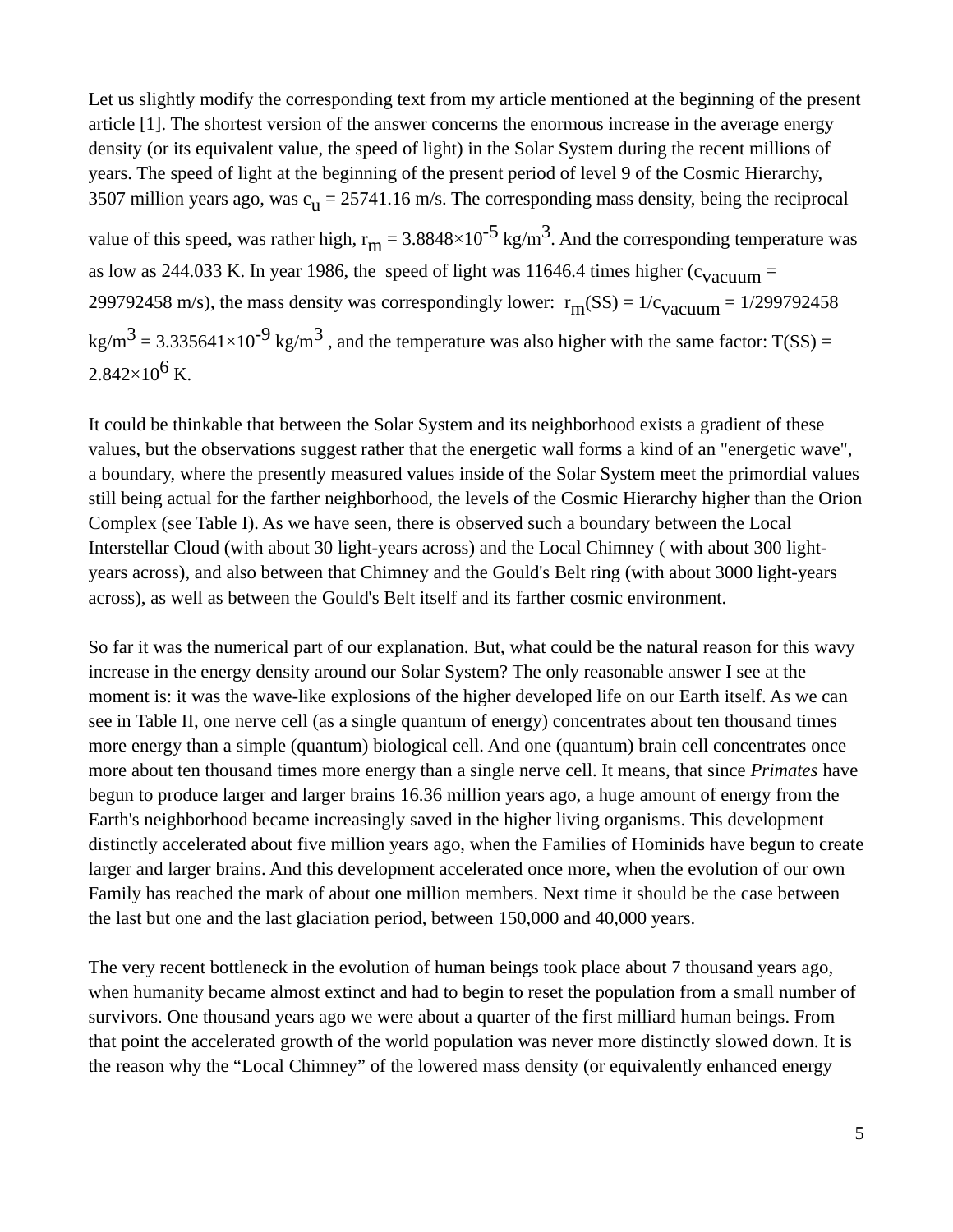density) still extends not far beyond the age of thousand or two thousand years (light-years) into the past.

We are consuming the cosmic energy with the actual speed of light. And its rise is parallel with the increasing population. What is exciting here, we can simply check the thesis experimentally. We were said to stop to measure the "vacuum" speed of light in year 1986 (at the value 299792458 m/s), when we were about 4.6 milliard people in the World. Today we are already 7.3 milliard here, and it is sure for myself, the presently measured speed of light should be measurably higher than the "official" value estimated 30 years ago.

In summary, we can say that our modulating influence on the energy-density waves in our cosmic environment seems to be well correlated with the newest observations. The idea of this modulation is very important for the further study of our global consciousness, which is not immaterial, but surely energy-bound. Our all global "conscious" and "sub-conscious" memory cannot be assumed reaching further into our Cosmic Hierarchy than the lifetime of our own Family Homo sapiens.

## **References**

1. P. Jakubowski, "Consequences of the unification in physics. IV. Venus-centered Solar System"; *Physics Essays,* Vol. 29, No. 3, Pages 316-325, 2016; [http://dx.doi.org/10.4006/0836-1398-29.3.316;](http://dx.doi.org/10.4006/0836-1398-29.3.316) [http://physicsessays.org/browse-journal-2/product/1480-8-peter-jakubowski-consequences-of-the](http://physicsessays.org/browse-journal-2/product/1480-8-peter-jakubowski-consequences-of-the-unification-in-physics-iv-venus-centered-solar-system.html)[unification-in-physics-iv-venus-centered-solar-system.html](http://physicsessays.org/browse-journal-2/product/1480-8-peter-jakubowski-consequences-of-the-unification-in-physics-iv-venus-centered-solar-system.html)

2.<https://www.newscientist.com/data/images/archive/2735/27350901.jpg>

3. [https://en.wikipedia.org/wiki/Gould\\_Belt](https://en.wikipedia.org/wiki/Gould_Belt)

4.<http://kencroswell.com/GouldBelt.html>

5. http://www.jach.hawaii.edu/JCMT/surveys/gb/?printable=1 (not longer available) Search under: "JCMT Gould's Belt Legacy survey"; for example:<http://www.ucalgary.ca/ras/JCMT>or <http://www.ast.cam.ac.uk/ioa/meetings/IAUGP/prog/assets/chrysostomou.pdf>

6. [https://en.wikipedia.org/wiki/Local\\_Bubble](https://en.wikipedia.org/wiki/Local_Bubble)

7.<http://www.solstation.com/x-objects/chimney.htm>

8. [http://www.dailygalaxy.com/my\\_weblog/](http://www.dailygalaxy.com/my_weblog/)